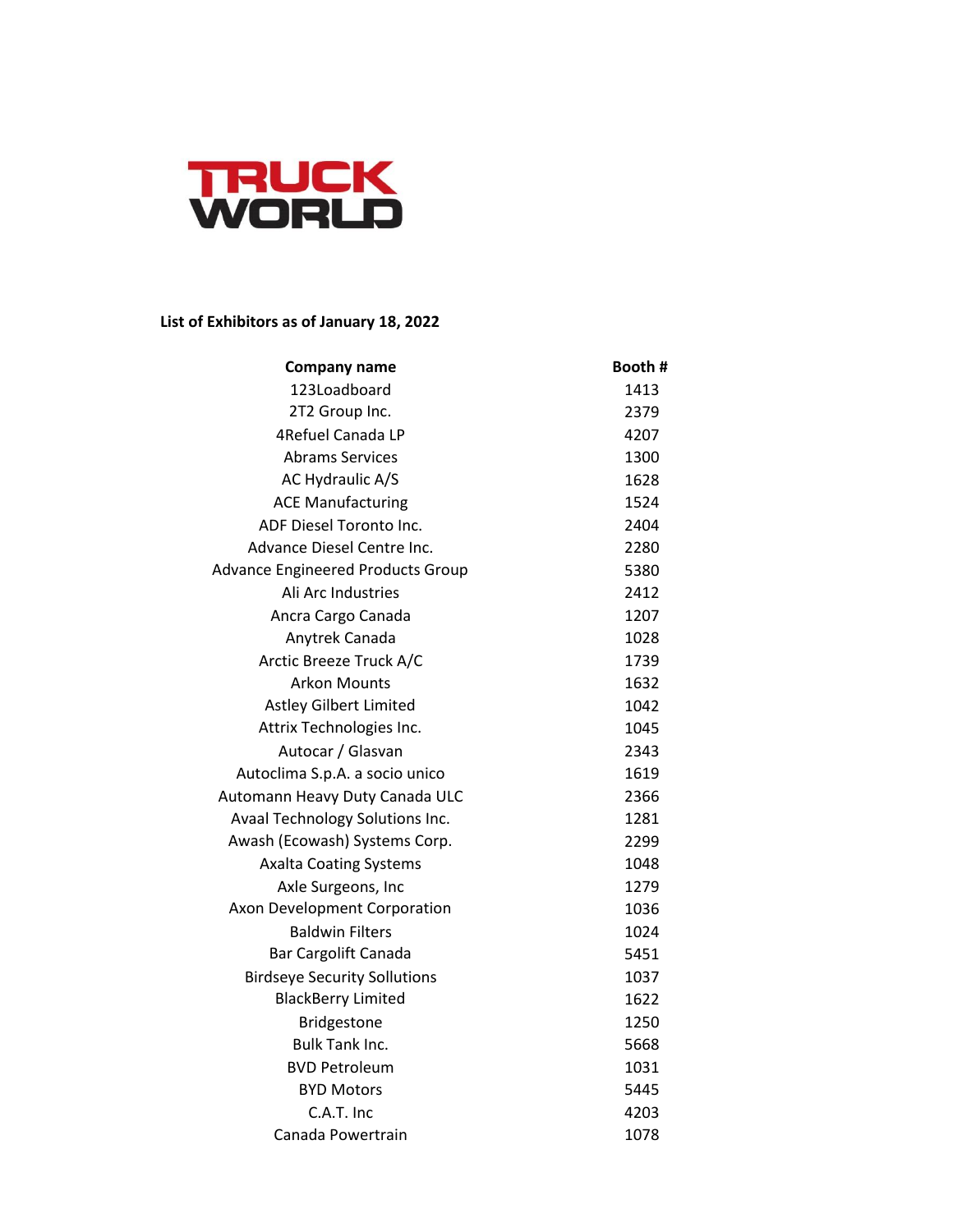| <b>Canadian Transportation Equipment Association</b> | 1219 |
|------------------------------------------------------|------|
| Canvec 24/7 Roadside Service                         | 1319 |
| Capacity of Ontario                                  | 2518 |
| <b>Carmen Transportation</b>                         | 4415 |
| <b>Carriers Edge</b>                                 | 1403 |
| Catalys Lubricants                                   | 2613 |
| <b>Challenger Motor Freight</b>                      | 2552 |
| <b>Class Eight Manufacturing</b>                     | 1540 |
| Clean Energy                                         | 2713 |
| Cleral Canada                                        | 1016 |
| CloudHawk                                            | 1327 |
| Coast2Coast Business Pages Ltd                       | 1221 |
| Conestoga College                                    | 2292 |
| <b>Connected Vehicles</b>                            | 2518 |
| Contrans / Laidlaw                                   | 2268 |
| <b>Counteract Balancing Beads</b>                    | 1640 |
| <b>Country Air</b>                                   | 1831 |
| Cummins Inc.                                         | 2624 |
| Curtainsider Inc.                                    | 5620 |
| <b>Daimler Truck</b>                                 | 5004 |
| Dal's Fuel Injection & Turbos Ltd                    | 1314 |
| Danzol Grease and Lubricants Canada Inc.             | 2202 |
| DataDis                                              | 1278 |
| Day & Ross                                           | 4005 |
| DCS Group / Arl-Hetra                                | 5600 |
| <b>Defense Coatings Solutions</b>                    | 5676 |
| Deloupe                                              | 2670 |
| Dexter                                               | 2352 |
| Dhollandia Liftgates                                 | 1254 |
| Doepker Industries Ltd.                              | 2652 |
| Domino's Pizza Supply Chain                          | 4413 |
| <b>DRIV Canada</b>                                   | 1273 |
| DriveWise / Knowledge Surge Institute                | 1927 |
| Drivewyze, Inc.                                      | 1925 |
| <b>DS Enviro System</b>                              | 1837 |
| dynaCERT Inc.                                        | 2604 |
| <b>Eagle Vision Security</b>                         | 2737 |
| Eaton Cummins Automated Transmission Technologies    | 2618 |
| <b>EBE Technologies</b>                              | 1205 |
| Eberspaecher Climate Control Systems                 | 1274 |
| eCapital                                             | 1303 |
| EKU Fren ve Dokum San. A.S.                          | 1012 |
| <b>Enterprise Equipment Sales &amp; Solutions</b>    | 2391 |
| eTor Networks                                        | 2737 |
| Ex-Guard                                             | 5230 |
| Fit Vehicle Parts Inc                                | 2387 |
| <b>Fleet Complete</b>                                | 2362 |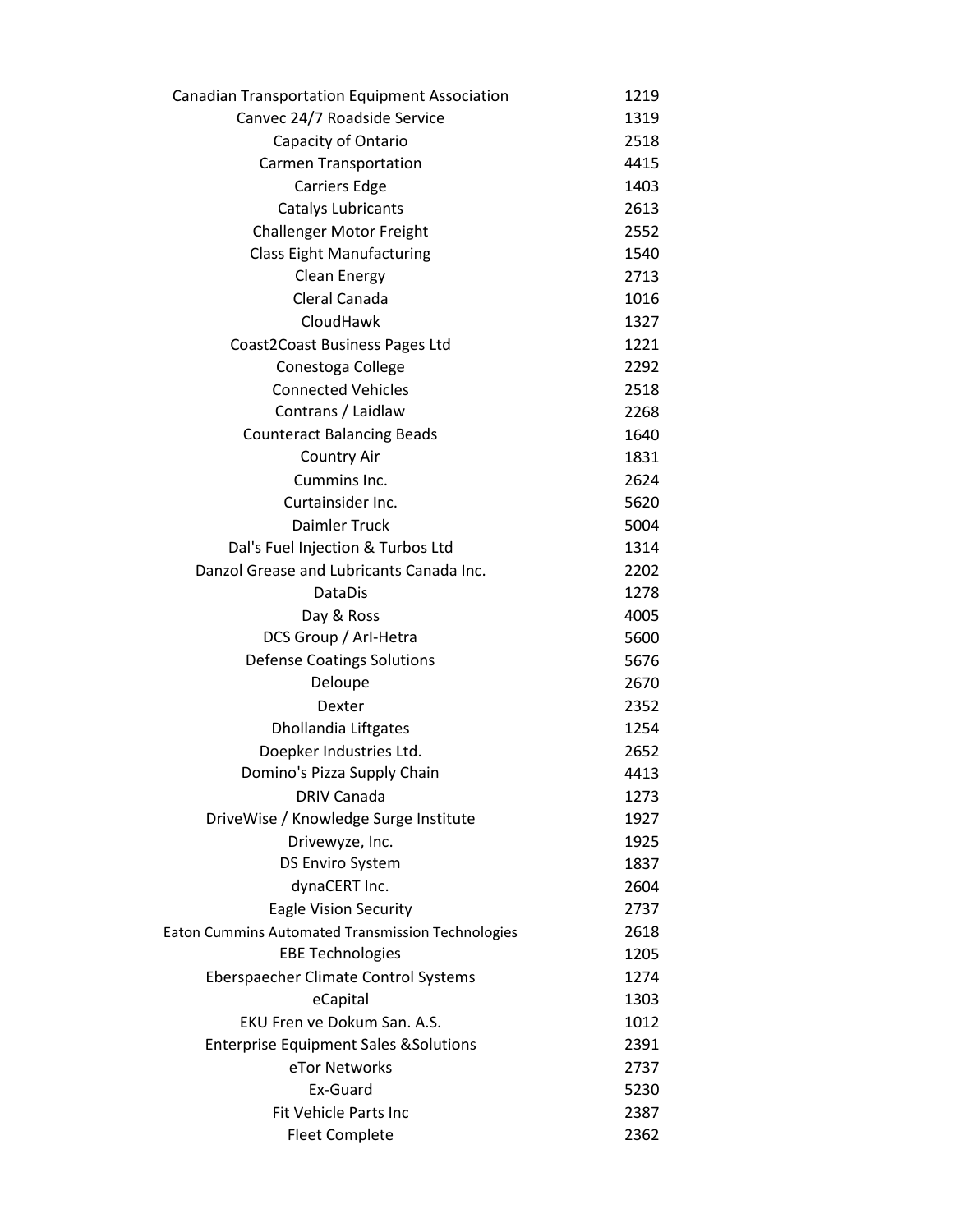| <b>Fleet Emission Solutions Inc.</b>                                  | 1832         |
|-----------------------------------------------------------------------|--------------|
| Fleetbrake Parts & Service Ltd                                        | 1257         |
| <b>FLO Components</b>                                                 | 5633         |
| FlowBelow Aero, Inc.                                                  | 1255         |
| <b>FYX Fleet Roadside Assistance</b>                                  | 2288         |
| <b>Gamache Truck Center</b>                                           | 1010         |
| Gardewine                                                             | 4405         |
| <b>GFL Environmental</b>                                              | 4004         |
| Glasvan Great Dane                                                    | 2452         |
| Glider Systems Inc.                                                   | 5467         |
| Groeneveld - Beka                                                     | 1267         |
| Groupe Bibeau                                                         | 5459         |
| Groupe Robert                                                         | 4013         |
| <b>GSH Trailers Inc.</b>                                              | 5417         |
| Haldex Limited / Haldex Limitee                                       | 1042         |
| Harbin High-Tech Machinery International Co., Ltd                     | 1935         |
| HB Distribution (RSHB)                                                | 1915         |
| Hendrickson                                                           | 5216         |
| Heritage-Crystal Clean                                                | 1311         |
| <b>High Bar Brands</b>                                                | 5628         |
| Hi-Tech Antibacterial Truck Seat Cover                                | 2418         |
| Horton Inc.                                                           | 1006         |
| <b>Howes</b>                                                          | 1735         |
|                                                                       |              |
| Humber College                                                        | 2298B        |
| <b>Hunter Engineering</b>                                             | 1235         |
| Husky Retail                                                          | 1066         |
| <b>Hyva Corporation</b>                                               | 1041         |
| Imperial Oil - Esso Commercial Cardlock                               | 5228         |
| <b>iMVR</b> Inc.                                                      | 1929         |
| Independent Petroleum Network                                         | 1730         |
| Industries Miratech Inc.                                              | 1227         |
| Industry Diesel & Turbo Service Ltd                                   | 1058         |
| Infosite Technologies Inc.                                            | 1004         |
| <b>INGtech</b>                                                        | 2510         |
| Innospec Fuel Specialties                                             | 2509         |
| <b>Innovative Access Solutions LLC</b>                                | 1823         |
| Ippolito Transportation Inc.                                          | 4215         |
| IPS Invoice Payment System                                            | 1062         |
| <b>ISAAC Instruments</b>                                              | 1083         |
| <b>ISN Canada</b>                                                     | 2290         |
| <b>Isuzu Commercial Truck of Canada</b>                               | 2566         |
| <b>IXL Canada</b>                                                     | 1831         |
| J D Factors                                                           | 1330         |
| <b>JBT Transport</b>                                                  | 4214         |
| <b>JJK Enterprises</b><br>Jones DesLauriers Insurance Management Inc. | 1619<br>1312 |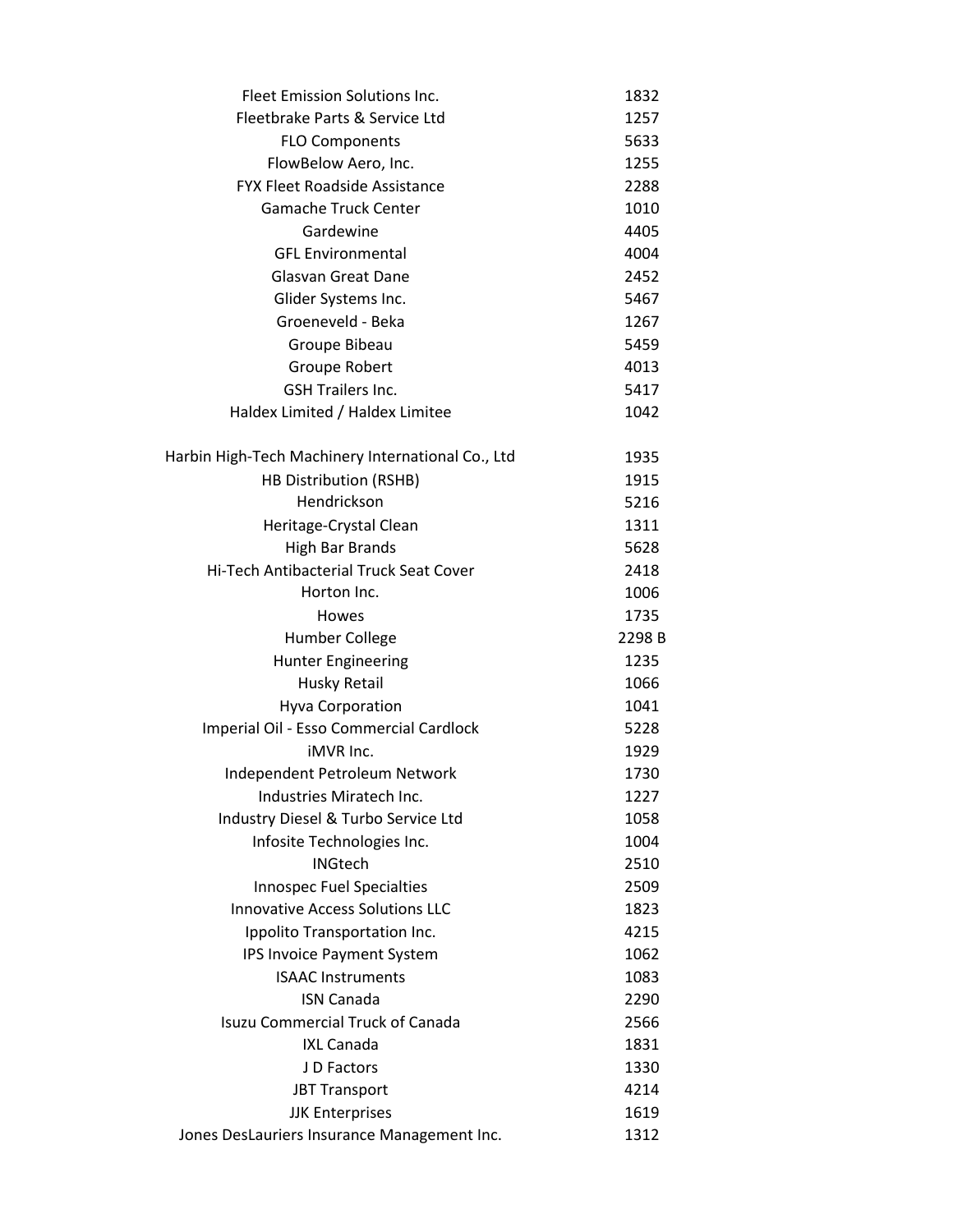| Joseph Haulage Canada Corp                | 1635   |
|-------------------------------------------|--------|
| <b>Kee Human Resources</b>                | 4302   |
| <b>KG Industries Ltd</b>                  | 5349   |
| Kit Masters, Inc.                         | 1526   |
| Kriska Transportation Group               | 4202   |
| Krown Rust Control                        | 2408   |
| Lighthouse projects                       | 1522   |
| Linamar Transportation Inc                | 4403   |
| Live Patrol                               | 2501   |
| Loadlink Technologies                     | 1535   |
| Lubecore International                    | 1034   |
| LVM Tech Solutions Inc.                   | 1249   |
| <b>Mack Trucks</b>                        | 1005   |
| Mackie Transportation Inc.                | 4216   |
| Magnum Trailer & Equipment Inc.           | 5616   |
| <b>MarketBook</b>                         | 1074   |
| Mastersourcing                            | 1313   |
| Max-Atlas Equipment International Inc.    | 2744   |
| Maxon Lift Corp.                          | 2426   |
| McCann Equipment Ltd                      | 1334   |
| <b>McLaren Doors</b>                      | 2521   |
| Meridian OneCap Credit Corp               | 2507   |
| Meritor                                   | 5429   |
| Monarch Oil Ltd                           | 2395   |
| NAL Insurance Inc.                        | 2398   |
| National Truck League Insurance Solutions | 1000   |
| Navistar Canada ULC                       | 5204   |
| <b>NFP Canada</b>                         | 2374   |
| <b>Nova Driver Services</b>               | 2298 A |
| Novaquip Lifting Systems Inc              | 2752   |
| NSK Otomotiv Sanayi ve Ticaret A.S.       | 2609   |
| Old Republic Canada                       | 2500   |
| Olympic Roadside                          | 2388   |
| Omnitracs                                 | 1423   |
| One For Freight                           | 4213   |
| Onspot of North America Inc               | 1414   |
| <b>Ontario Hose Specialties Limited</b>   | 1247   |
| Ontario Hotsy Inc.                        | 1409   |
| <b>Oriental Export Corporation</b>        | 1052   |
| <b>PACCAR Parts</b>                       | 2244   |
| Parts for Trucks                          | 1322   |
| Pelican Worldwide                         | 5622   |
| <b>Peterson Manufacturing</b>             | 1201   |
| Petro-Canada Lubricants                   | 1419   |
| Phillips Industries                       | 2422   |
| Polar Snow Equipment Ltd                  | 1525   |
| PR Distribution / PRD                     | 1519   |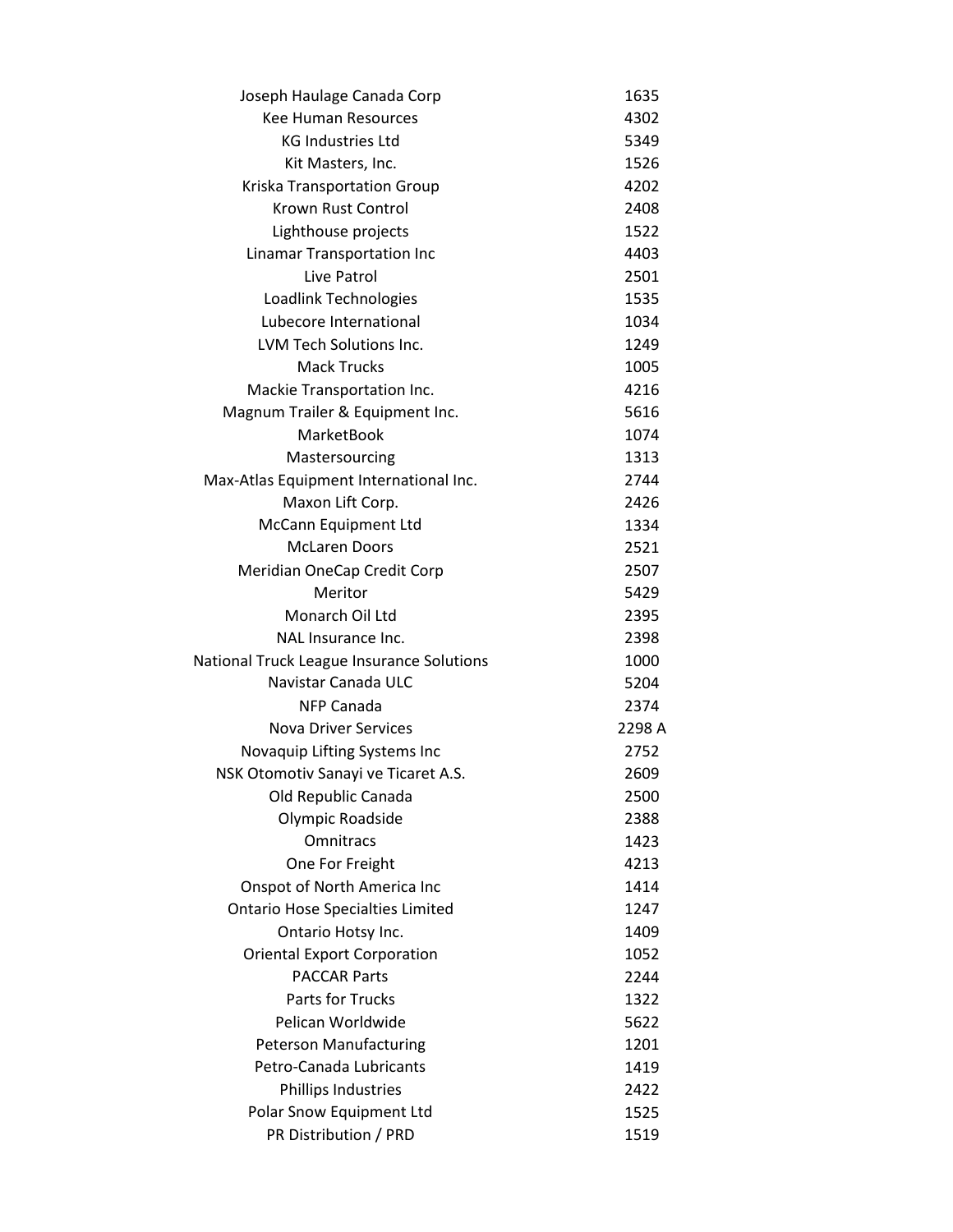| Prema Canada, ULC                                 | 2282       |
|---------------------------------------------------|------------|
| Premier Bulk Systems                              | 4016       |
| Pro Fit Liners & Tarps Ltd                        | 5348       |
| <b>Pro Fleet Care</b>                             | 1261       |
| Pro Force Marketing Ltd                           | 5101, 5501 |
| ProDrive PTO & Hydraulics                         | 1076       |
| Prolab Technolub                                  | 1533       |
| <b>Prolam Floors</b>                              | 2715       |
| Protec Equipment Canada                           | 1038       |
| <b>Quick Truck Lube</b>                           | 1410       |
| Reefer Sales and Service Inc.                     | 2736       |
| <b>Revolution Capital</b>                         | 1215       |
| <b>Revolution Staffing</b>                        | 4402       |
| Rhino Truck & Lube Centres                        | 1008       |
| <b>Ridewell Suspensions</b>                       | 2526       |
| RigMaster Power International                     | 2731       |
| <b>Ritchie Bros Auctioneers</b>                   | 1030       |
| Roadwarrior Inc.                                  | 1523       |
| Rochling Industrial Orangeville                   | 2600       |
| <b>Ronnoco Sales Limited</b>                      | 1741       |
| <b>Royal Tank Lines</b>                           | 5678       |
| RS2000 Tax Consultants Inc.                       | 2396       |
| <b>RST Sunbury Transport</b>                      | 2399 A     |
| Ryder Canada                                      | 1211       |
| SafeConnect Systems                               | 1733       |
| Safety Vision LLC                                 | 2420       |
| SAF-Holland                                       | 1075       |
| Seaboard Transport Group of Companies             | 4317       |
| SETI Inc.                                         | 2414       |
| <b>Simard Suspensions</b>                         | 1230       |
| Simplicity Air                                    | 1308       |
| <b>SM Freight Inc</b>                             | 4303       |
| SmithCo Mfg. Inc                                  | 2118       |
| Spectra Products Inc.                             | 1415       |
| Stemco                                            | 1825       |
| <b>Stewart Warner Canada</b>                      | 5640       |
| Supply Post Newspaper                             | 2275       |
| Sylvite                                           | 4103       |
| <b>Syscomak Technologies</b>                      | 1237       |
| <b>Tankmart International</b>                     | 1263       |
| Telitek Wireless Inc.                             | 2400       |
| Tetra-Chem                                        | 5224       |
| The Co-operators                                  | 1225       |
| The Durham College of Applied Arts and Technology | 2390       |
| The Gear Centre / Pat's Driveline                 | 1054       |
| The Lion Electric                                 | 5327       |
| Thermo King                                       | 2760       |